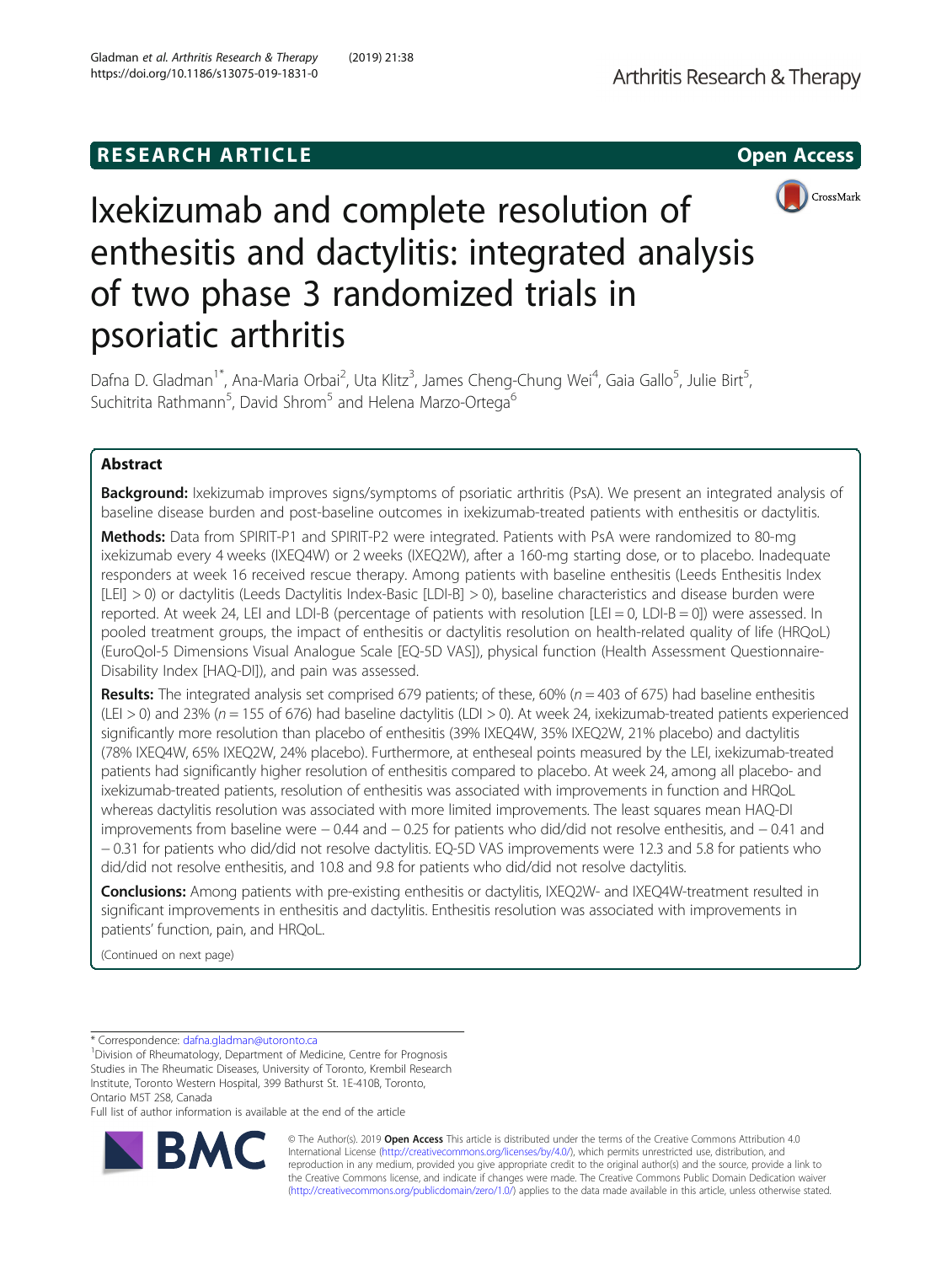Gladman et al. Arthritis Research & Therapy (2019) 21:38 Page 2 of 9

(Continued from previous page)

Trial registration: ClinicalTrials.gov, [NCT01695239,](https://clinicaltrials.gov/ct2/show/NCT01695239) registered on September 25, 2012, and [NCT02349295,](https://clinicaltrials.gov/ct2/show/NCT02349295) registered on October 10, 2014.

Keywords: Ixekizumab, Enthesitis, Dactylitis, Psoriatic arthritis

# Background

Psoriatic arthritis (PsA) is a chronic, inflammatory musculoskeletal disease that frequently affects multiple joints in the peripheral and axial skeleton, with clinical and radiological damage progressing over time [\[1](#page-7-0), [2](#page-7-0)]. Clinical features of PsA include enthesitis and dactylitis [\[1](#page-7-0)], which were highlighted by the Group for Research and Assessment of Psoriasis and Psoriatic Arthritis (GRAPPA) as two of the six commonly accepted clinical domains of PsA that should be considered in treatment decisions [\[3\]](#page-7-0). Enthesitis (inflammation at tendon, ligament, or joint capsule's insertion sites into bone) may be the primary lesion in the development of PsA and was present in 24 to 83% of patients with PsA in various clinical trials using different measures [\[4,](#page-7-0) [5\]](#page-7-0). Similarly, dactylitis (inflammation of the whole digit) is reported to be present in 32 to 48% of patients with PsA [[6,](#page-7-0) [7](#page-7-0)]; frequently, multiple digits are involved [[8](#page-7-0)]. Real-world evidence suggests that enthesitis and dactylitis are associated with higher disease burden [[9](#page-7-0)].

Biologic therapy for patients with active enthesitis and/or dactylitis is effective and is now recommended for patients who have not responded well to nonsteroidal anti-inflammatories or corticosteroid injections [\[3](#page-7-0), [10\]](#page-7-0). Ixekizumab is an anti-interleukin-17A (IL-17A) antagonist that has recently been approved for the treatment of active PsA  $[11–14]$  $[11–14]$  $[11–14]$  $[11–14]$ . Here, we present a post hoc integrated analysis of SPIRIT-P1 [\[13](#page-7-0)] and SPIRIT-P2 [[14\]](#page-7-0) to describe the baseline disease burden of enthesitis and dactylitis and outcomes in patients with enthesitis and dactylitis.

# Methods

# Patients and clinical trials

Data were obtained from SPIRIT-P1 (NCT01695239) and SPIRIT-P2 (NCT02349295) [\[13](#page-7-0), [14\]](#page-7-0). These are randomized, double-blind, placebo-controlled, phase 3 trials involving patients with active PsA previously described [[13,](#page-7-0) [14\]](#page-7-0). Patients were randomized to subcutaneous injections of placebo, ixekizumab 80 mg once every 2 weeks (IXEQ2W), ixekizumab 80 mg once every 4 weeks (IXEQ4W), or adalimumab 40 mg Q2W (SPIRIT-P1 only; not reported here). Both ixekizumab regimens included a 160-mg starting dose. At week 16, inadequate response (defined by blinded, predefined criteria of  $<$  20% improvement from baseline in both tender joint counts [TJC] and 25 swollen joint counts [SJC]) was required to add or

modify concomitant medications. Patients in the placebo group who were inadequate responders at week 16 were given rescue therapy (including conventional diseasemodifying antirheumatic drugs [DMARDS], nonsteroidal anti-inflammatory drugs, oral corticosteroids) and were randomized to ixekizumab (IXEQ2W or IXEQ4W) and continued ixekizumab for the remainder of the study. Likewise, inadequate responders who were initially randomized to ixekizumab received rescue therapy and continued with the initial ixekizumab regimen. SPIRIT-P1 and SPIRIT-P2 have similar study designs, with some exceptions; in SPIRIT-P1, patients were biologic-naive, whereas in SPIRIT-P2, patients were experienced with conventional DMARDs and biologic DMARDs.

These trials were compliant with ethical guidelines including the Declaration of Helsinki and other relevant laws and regulations. The protocols were approved by each site's ethical review committee/institutional review board and all patients provided written informed consent.

# Assessments

Enthesitis was assessed by the presence or absence of tenderness at the 6 sites of the Leeds Enthesitis Index (LEI), lateral epicondyle (left and right), medial femoral condyle (left and right), and Achilles tendon insertion (left and right)  $[15]$  $[15]$ . The absence (score = 0) or presence (score = 1) at each of 6 sites is determined; results from the 6 sites are then added to produce an LEI total score ranging from 0 to 6.

Dactylitis was assessed by the Leeds Dactylitis Index-Basic (LDI-B) [[16,](#page-8-0) [17](#page-8-0)]. Scores based on the circumference and tenderness (presence or absence) of affected digits were calculated and only acute (tender) dactylitis was counted. The results of each digit are then added to produce a total score.

Physical function and health-related quality of life (HRQoL) were assessed by the Health Assessment Questionnaire Disability Index (HAQ-DI) [[18,](#page-8-0) [19\]](#page-8-0) and 5-level EuroQol-5 Dimensions (EQ-5D 5L) instrument, respectively [[20\]](#page-8-0). Patient global assessment (PtGA) [\[21\]](#page-8-0) and pain visual analogue scale (VAS) were used to assess disease activity and pain intensity, respectively [\[22\]](#page-8-0). The HAQ-DI is scored on a scale of 0 (no functional impairment) to 3 (complete impairment) [\[23](#page-8-0)]; the minimal clinically important difference (MCID) is estimated to be an improvement from baseline of 0.35 [[24\]](#page-8-0). The PtGA and pain VAS are scored on a scale of 0–100 mm, in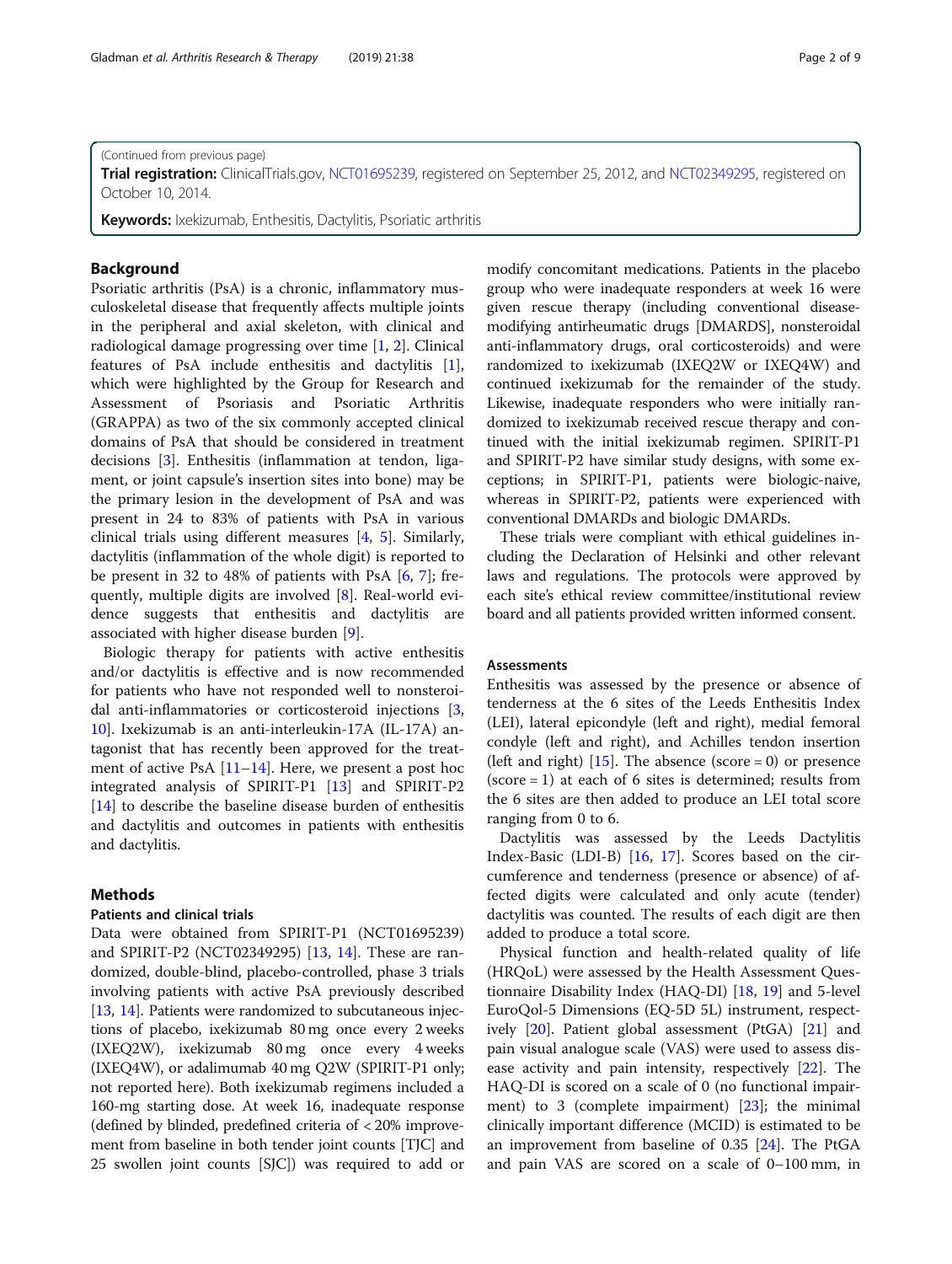<span id="page-2-0"></span>which higher scores represent more disease activity or pain intensity, respectively [\[21,](#page-8-0) [22\]](#page-8-0). The EQ-5D comprises a VAS  $(0-100 \text{ scale in which } 0 = \text{worst health you})$ can imagine and  $100 = best$  health you can imagine) as well as the EQ-5D descriptive system, which includes 5 dimensions (mobility, self-care, usual activities, pain/discomfort, anxiety/depression) measured in 5 levels ranging from  $1 = no$  problems to  $5 =$  extreme problems. Responses to the EQ-5D dimensions can be used to obtain a single index value, with a range from  $1 = full$ health to  $0 =$  dead  $[20]$  $[20]$ .

# Statistical analyses

The presence of enthesitis and dactylitis was defined as LEI  $> 0$  and LDI-B  $> 0$ , respectively, at baseline. Resolution of enthesitis and dactylitis was defined as  $LEI = 0$ and  $LDI-B = 0$ , respectively.

Integrated analyses of the placebo, IXEQ2W, and IXEQ4W groups were performed using data from both SPIRIT-P1 and SPIRIT-P2 trials. An integrated analysis of adalimumab could not be performed because only SPIRIT-P1 had an adalimumab group. Missing data (and data from inadequate responders from week 16 to week 24) were considered as nonresponse for categorical measures (nonresponder imputation [NRI]) or imputed with last observation carried forward (LOCF) method for continuous measures. Comparisons between placebo and ixekizumab treatment groups were performed with a logistic regression model using Wald's test with treatment and study as factors. In post hoc analyses, associations between HAQ-DI or EQ-5D and enthesitis or dactylitis were based on an analysis of covariance model, adjusting for Disease Activity in PSoriatic Arthritis (DAPSA) change from baseline (LOCF), study, and  $LDI-B = 0$  or  $LEI = 0$  in the model. DAPSA is comprised of  $SJC + TJC + PtGA + patient pain + C-reactive protein$ [mg/dL]) [[25](#page-8-0), [26\]](#page-8-0). Change from baseline (LOCF) in pain was summarized using mean and standard deviation by patients' enthesitis/dactylitis resolution status at week 24.

#### Results

## Patients and disease burden at baseline

The integrated analysis set comprised 679 patients. At baseline, 60% ( $n = 403$  of 675) had enthesitis (LEI > 0) and 23% ( $n = 155$  of 676) had dactylitis (LDI-B  $> 0$ ). Tables 1 and [2](#page-3-0) show the baseline characteristics of patients

Table 1 Demographic and baseline characteristics (all treatment groups combined)

| Characteristic                                          | LEI > 0<br>$(N = 403)$ | $LDI-B > 0$<br>$(N = 155)$ | Integrated analysis set<br>$(N = 679)$ |
|---------------------------------------------------------|------------------------|----------------------------|----------------------------------------|
| Age, mean years (SD) <sup>a</sup>                       | 51.2 (11.8)            | 47.8 (12.1)                | 51.0 (11.9)                            |
| Gender, n (%)                                           |                        |                            |                                        |
| Male                                                    | 166(41.2)              | 70 (45.2)                  | 310 (45.7)                             |
| Race, $n$ $(\%)^a$                                      |                        |                            |                                        |
| White                                                   | 379 (94.0)             | 142 (91.6)                 | 629 (92.8)                             |
| Black or African American                               | 1(0.2)                 | 0(0.0)                     | 3(0.4)                                 |
| Asian                                                   | 16(4.0)                | 12(7.7)                    | 33 (4.9)                               |
| Other/multiple                                          | 7(1.7)                 | 1(0.6)                     | 13(1.9)                                |
| BMI, kg/m <sup>2</sup> , mean $(SD)^a$                  | 31.2(7.8)              | 29.9(7.3)                  | 30.2(7.3)                              |
| cDMARD experience, n (%)                                | 231 (57.3)             | 96 (61.9)                  | 385 (56.7)                             |
| MTX at baseline, n (%)                                  | 192 (47.6)             | 81 (52.3)                  | 318 (46.8)                             |
| Time since PsA onset, mean years (SD)                   | 11.0(8.8)              | 9.7(8.0)                   | 11.0(9.3)                              |
| Active PSO with BSA $\geq$ 3%, n (%) <sup>a</sup>       | 241 (65.7)             | 105 (74.5)                 | 402 (65.4)                             |
| Tender joint count (68 joints), mean (SD) <sup>a</sup>  | 25.2 (15.5)            | 22.2 (13.5)                | 22.0 (14.9)                            |
| Swollen joint count (66 joints), mean (SD) <sup>a</sup> | 12.5(9.1)              | 15.2 (11.3)                | 11.9(9.1)                              |
| Current enthesitis, $n$ (%) <sup>a</sup>                | 403 (100.0)            | 108 (69.7)                 | 403 (59.7)                             |
| Current dactylitis, n (%) <sup>a</sup>                  | 108 (26.8)             | 155 (100.0)                | 155 (22.9)                             |
| Leeds Enthesitis Index, mean (SD) <sup>a,b</sup>        | 2.9(1.6)               | 3.1(1.6)                   | 2.9(1.6)                               |
| Leeds Dactylitis Index-Basic, mean (SD) <sup>a,c</sup>  | 58.2 (72.0)            | 56.4 (68.3)                | 56.4 (68.3)                            |

Abbreviations: BSA body surface area, BMI body mass index, cDMARD conventional disease-modifying antirheumatic drugs, LDI-B Leeds Dactylitis Index-Basic, LEI Leeds Enthesitis Index, MTX methotrexate, N population size, n number in group, PsA psoriatic arthritis, PSO psoriasis, SD standard deviation

<sup>a</sup>There are patients with missing baseline information in some groups; the denominator of a particular baseline measure is the number of patients with non-missing baseline measures

<sup>b</sup>Summarized by patients with baseline enthesitis, defined as LEI score > 0

<sup>c</sup>Summarized by patients with baseline dactylitis, defined as LDI-B score > 0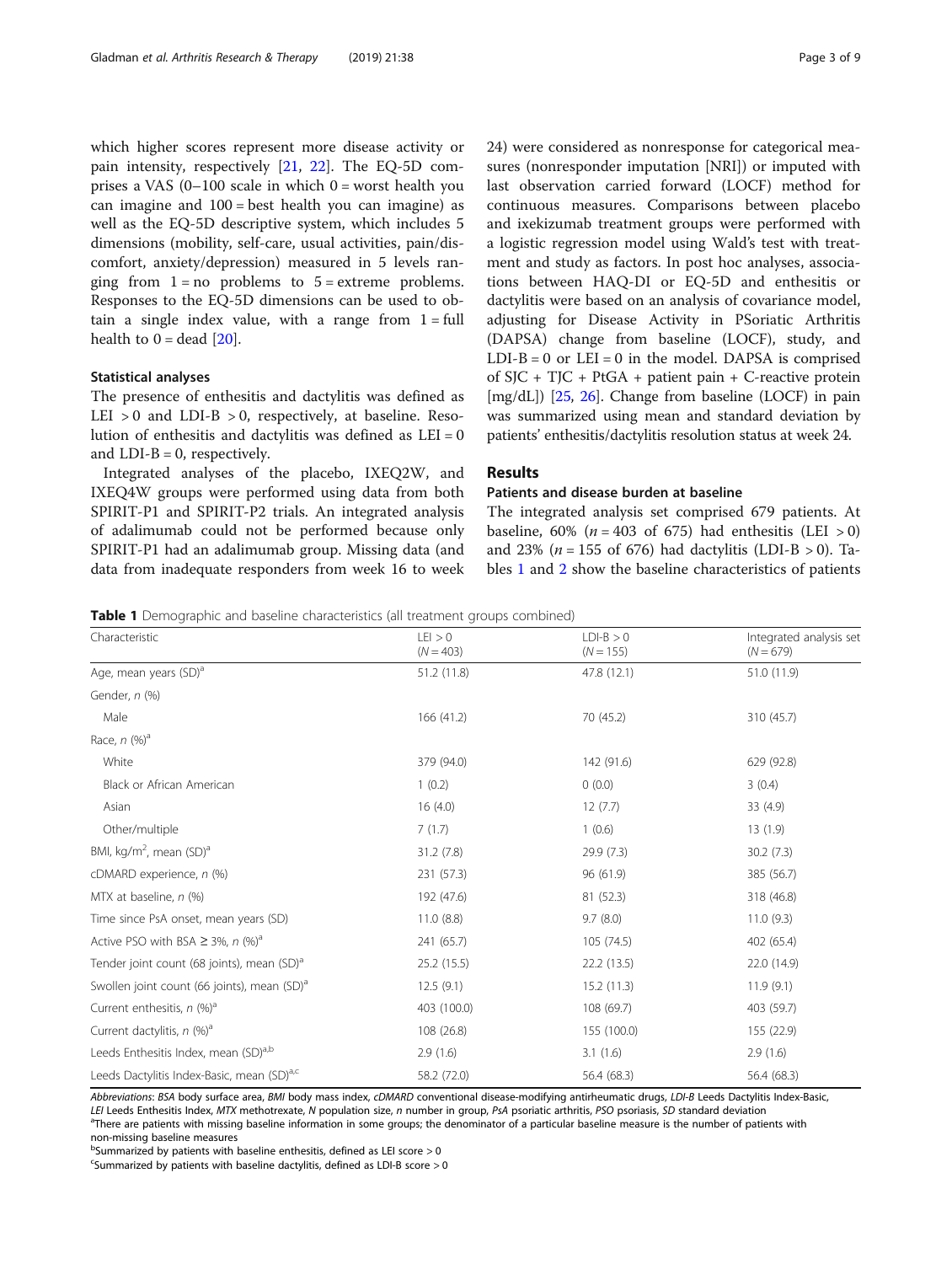| Characteristic, mean (SD)       | LEI > 0         | $LDI-B > 0$     | Integrated analysis set |
|---------------------------------|-----------------|-----------------|-------------------------|
|                                 | $(N = 403)^{a}$ | $(N = 155)^{a}$ | $(N = 679)$             |
| Pt assessment of joint pain, mm | $n = 392$       | $n = 151$       | $n = 665$               |
|                                 | 63.7 (19.7)     | 66.9 (20.7)     | 61.4(21.1)              |
| PtGA of disease activity, mm    | $n = 392$       | $n = 151$       | $n = 665$               |
|                                 | 64.6 (20.9)     | 68.6 (21.1)     | 63.9 (20.8)             |
| HAO-DI total score              | $n = 391$       | $n = 151$       | $n = 664$               |
|                                 | 1.3(0.6)        | 1.3(0.7)        | 1.2(0.6)                |
| EO-5D 5L                        | $n = 389$       | $n = 151$       | $n = 661$               |
|                                 | 0.6(0.2)        | 0.5(0.2)        | 0.6(0.2)                |
| EO-5D VAS                       | $n = 389$       | $n = 151$       | $n = 661$               |
|                                 | 52.5 (19.8)     | 52.6 (21.9)     | 54.1 (20.9)             |

<span id="page-3-0"></span>Table 2 Disease burden at baseline (all treatment groups combined)

Abbreviations: EQ-5D 5L EuroQoL-5 Dimensions 5 level, HAQ-DI Health Assessment Questionnaire-Disability Index, N number of patients in analysis population,  $n$  number of patients with non-missing data, Pt patient, PtGA patient global assessment, VAS visual analogue scale

 $B$ aseline enthesitis defined as a baseline LEI score > 0 and baseline dactylitis defined as a baseline LDI-B score > 0

with enthesitis or dactylitis and of all patients within the integrated analysis set.

Among patients with baseline enthesitis, the mean (SD) baseline TJC was slightly higher  $(25.2 \pm 15.5)$  compared to the overall population  $(22.0 \pm 14.9)$ , whereas the baseline SJC was similar to the overall population (12.5  $\pm$  9.1 and 11.9  $\pm$  9.1, respectively). Among patients with baseline dactylitis, baseline TJC was similar to the overall population  $(22.2 \pm 13.5 \text{ and } 22.0 \pm 14.9, \text{respectively})$ whereas baseline SJC scores were higher than the overall population  $(15.2 \pm 11.3 \text{ and } 11.9 \pm 9.1, \text{ respectively})$ ; the percentage of patients with a baseline body surface area of psoriasis  $\geq 3\%$  was higher than the overall population  $(74\%$  [n = 105 of 141] and 65% [n = 402 of 615], respectively) (Table [1\)](#page-2-0). Among patients with either enthesitis or dactylitis, the mean baseline HAQ-DI score was 1.3, which was similar to the burden in the overall population (Table 2).

Among patients with enthesitis ( $n = 389$ ) or dactylitis  $(n = 151)$  and non-missing data at baseline, approximately 80% reported moderate, severe, or extreme scores for the pain/discomfort domains of the EQ-5D 5L. Likewise, approximately 45 to 51% of patients reported moderate, severe, or extreme scores for the mobility and usual activities domains. (Additional file [1\)](#page-6-0).

#### Resolution of enthesitis or dactylitis at week 24

Significantly higher proportions of IXEQ4W (39%)- and IXEQ2W (35%)-treated patients with enthesitis at baseline experienced resolution of enthesitis at week 24 than placebo (21%) (Fig. [1](#page-4-0)a) in the integrated data set. While results for the adalimumab arm in SPIRIT-P1 were not included in the integrated analyses, 19% (placebo), 33% (adalimumab,  $P = 0.073$ ), 43% (IXEQ4W,  $P = 0.005$ ), and 39% (IXEQ2W,  $P = 0.025$ ) of patients with baseline enthesitis experienced resolution of enthesitis at week 24 [[13\]](#page-7-0) in that trial. Likewise, in the integrated dataset, for

the lateral epicondyles, medial femoral condyles, and Achilles tendon insertion sites, significantly higher proportions of IXEQ4W-treated patients experienced complete resolution of enthesitis than placebo-treated patients (Fig. [1a](#page-4-0)). Additional file [2](#page-6-0) shows enthesitis resolution of the individual sites of all treatment groups, including adalimumab in SPIRIT-P1.

Significantly higher proportions of IXEQ4W (78%)- and IXEQ2W (65%)-treated patients with dactylitis at baseline experienced resolution of dactylitis at week 24 than placebo (24%) (Fig. [1b](#page-4-0)). While results for the adalimumab arm in SPIRIT-P1 were not included in the integrated analyses, 25% (placebo), 78% (adalimumab,  $P = 0.001$ ), 80% (IXEQ4W,  $P < 0.001$ ), and 77% (IXEQ2W,  $P < 0.001$ ) of patients with baseline dactylitis experienced resolution of dactylitis at week 24 in that trial [\[13\]](#page-7-0).

Among patients who did not have dactylitis  $(LDI = 0)$ or enthesitis  $(LEI = 0)$  at baseline, numerically more placebo patients had a post-baseline LEI  $>0$  or LDI  $>0$ than those patients receiving ixekizumab. Among 514 patients with  $LDI = 0$  at baseline,  $8/108$  (7.4%) patients on placebo had an LDI  $> 0$  at week 24 vs  $1/124$  (0.8%) on IXEQ4W and 2/142 (1.4%) on IXEQ2W. In the placebo group,  $80/180$  (44.4%) patients had LDI  $> 0$  at any time post-baseline vs 34/157 (21.7%) on IXEQ4W or 37/ 177 (20.9%) on IXEQ2W. Among 271 patients with LEI  $= 0$  at baseline, 11/58 (19.0%) on placebo had LEI  $> 0$  at week 24 vs 6/76 (7.9%) on IXEQ4W or 6/69 (8.7%) on IXEQ2W. In the placebo group, 50/97 (51.5%) had an LEI  $> 0$  at any time post-baseline vs 23/93 (24.7%) on IXEQ4W or 18/81 (22.2%) on IXEQ2W.

# Association of resolution of enthesitis or dactylitis with improvement in disability and quality of life

At week 24, resolution of enthesitis symptoms was associated with improvements in patients' HRQoL (EQ-5D) and function (HAQ-DI), with a larger proportion of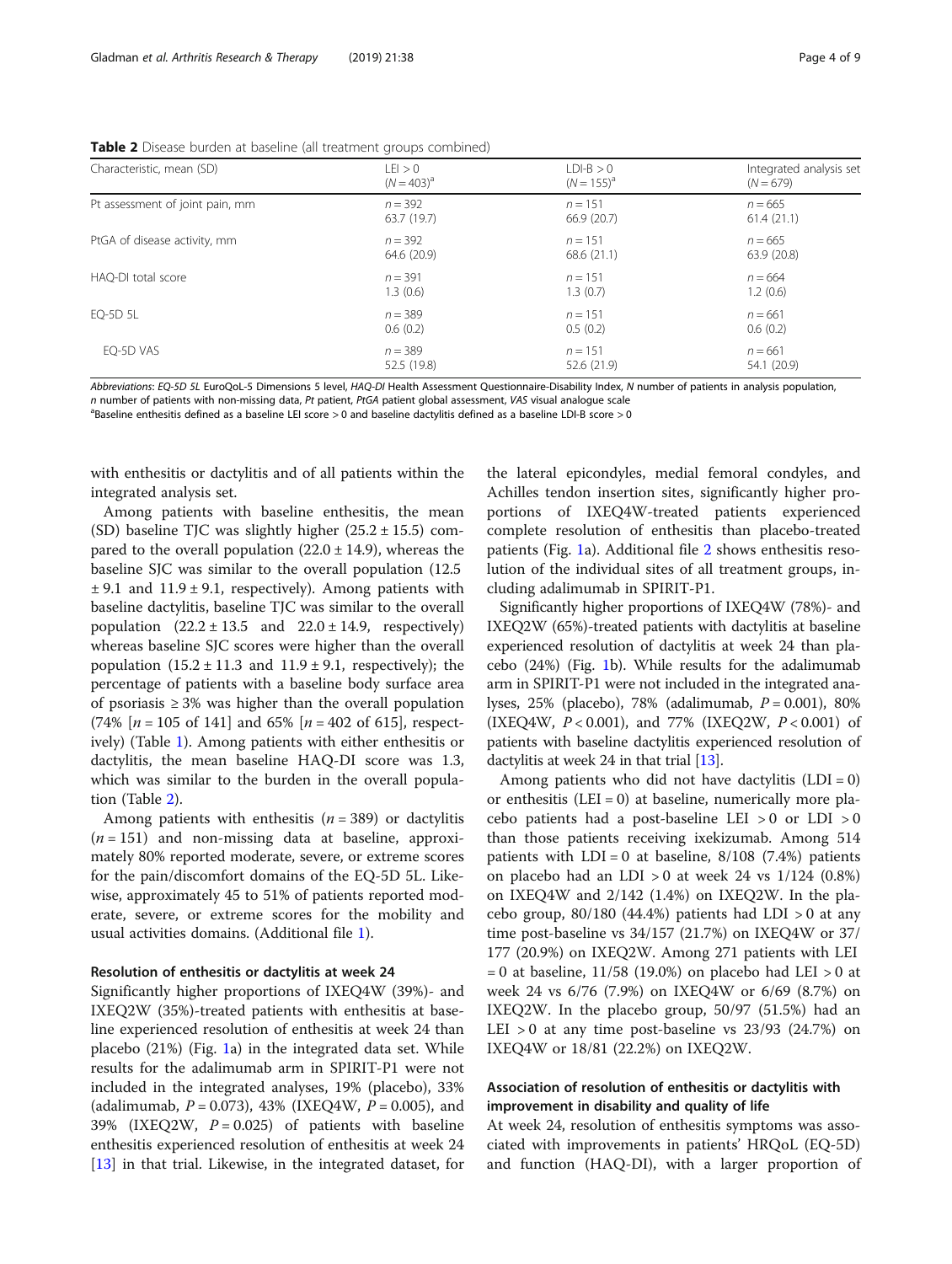<span id="page-4-0"></span>

patients meeting the MCID for HAQ-DI change from baseline than patients without resolution (Fig. [2](#page-5-0)a–c). In addition, patients who resolved enthesitis had less pain at week 24 than patients without resolution (Fig. [2d](#page-5-0)). At week 24, resolution of dactylitis symptoms was associated with a greater proportion of patients meeting MCID in HAQ-DI change from baseline than without resolution, but smaller numerical improvements in patient function and HRQoL than patients resolving/not resolving enthesitis (Fig. [2a](#page-5-0)–c). Resolution of dactylitis was associated with improvements in patient-reported pain at week 24 (Fig. [2](#page-5-0)d).

# **Discussion**

PsA is a heterogeneous disease, with enthesitis and dactylitis as manifestations for many patients. In this cohort, 60% of patients had enthesitis and 23% of patients had dactylitis at baseline, consistent with published estimates of 24 to 83% for enthesitis, but somewhat lower than published estimates of 32 to 48% for dactylitis [\[5](#page-7-0)–[7\]](#page-7-0). In this integrated analysis of SPIRIT-P1 and SPIRIT-P2, ixekizumab-treated patients with enthesitis or dactylitis at baseline experienced greater resolution in their enthesitis or dactylitis compared to placebo at week 24. We further found that resolution of these manifestations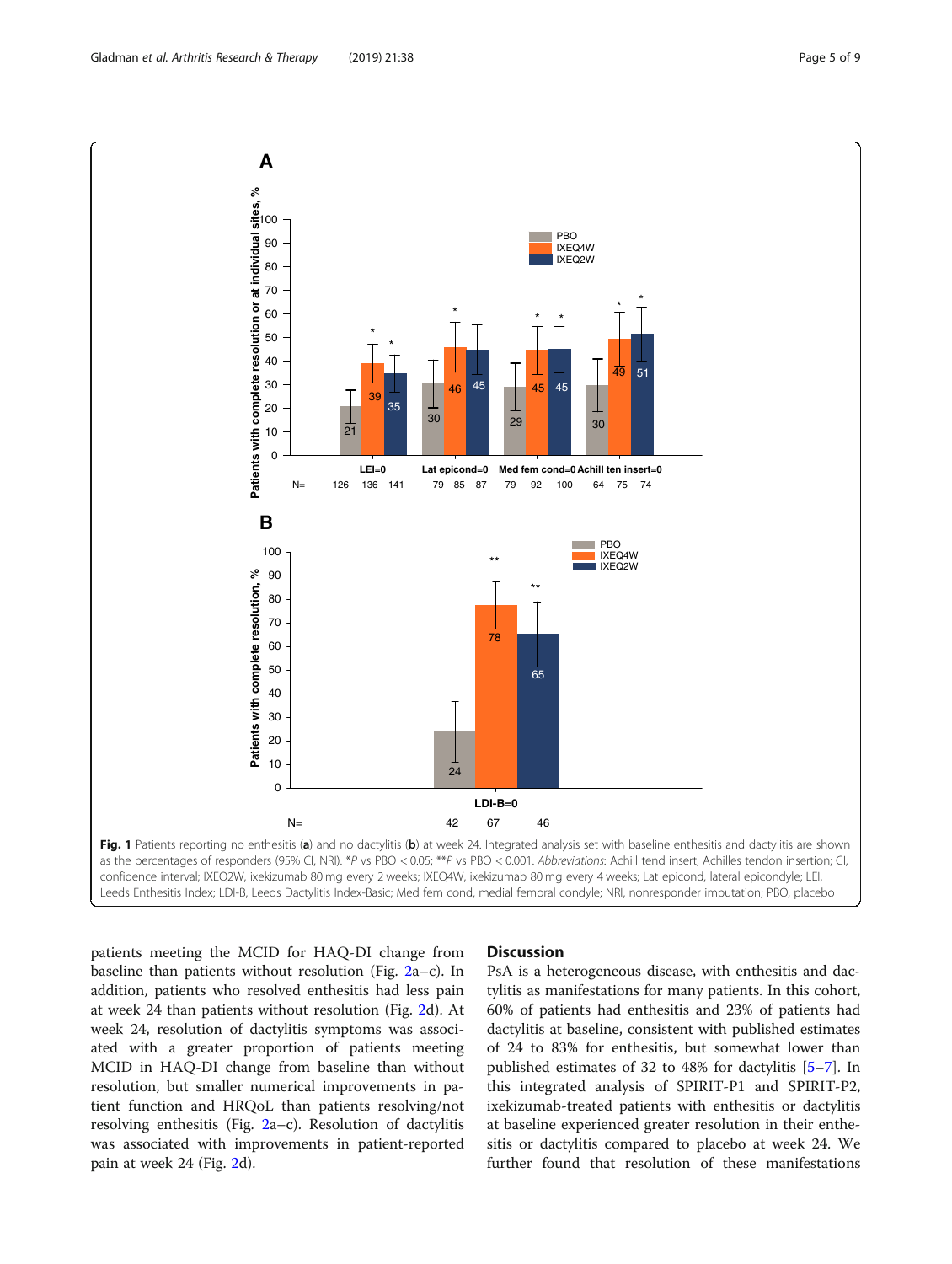<span id="page-5-0"></span>

were associated with improvements in function and HRQoL, irrespective of treatment. Patients who had resolution of their enthesitis/dactylitis symptoms also experienced less pain.

In patients with enthesitis and dactylitis, patient-reported pain and PtGA at baseline were slightly higher than the overall population, whereas HAQ-DI and EQ-5D 5L and VAS were similar to the overall population. Our analyses did not compare baseline disease burden between patients with vs without enthesitis or with vs without dactylitis; however, recent real-world evidence has shown a greater disease burden in patients with, relative to patients without, enthesitis [[9,](#page-7-0) [27](#page-8-0), [28](#page-8-0)]. Using data from the University of Toronto PsA cohort [\[27](#page-8-0)], Polachek et al. demonstrated that patients with enthesitis, as measured by the Spondyloarthritis Research Consortium of Canada (SPARCC) enthesitis index, compared to patients without enthesitis had a higher actively inflamed joint count (odds ratio [OR] 1.06,  $P = 0.0002$ ), presence of dactylitis (OR 2.5,  $P = 0.02$ ), presence of tenosynovitis (OR 5.3,  $P < 0.0001$ ), and more pain (OR 1.15,  $P = 0.01$ ). Similarly, in a retrospective, cross-sectional study from the Consortium of Rheumatology Researchers of North America PsA/Spondyloarthritis Registry [[9\]](#page-7-0), patients with enthesitis, as measured by the SPARCC, had higher overall work/activity impairment, patient-reported pain, and fatigue compared with patients without enthesitis; however, patients with dactylitis, compared to those without dactylitis, were less impacted based on overall work/activity impairment, pain, and fatigue relative to patients with enthesitis. Differences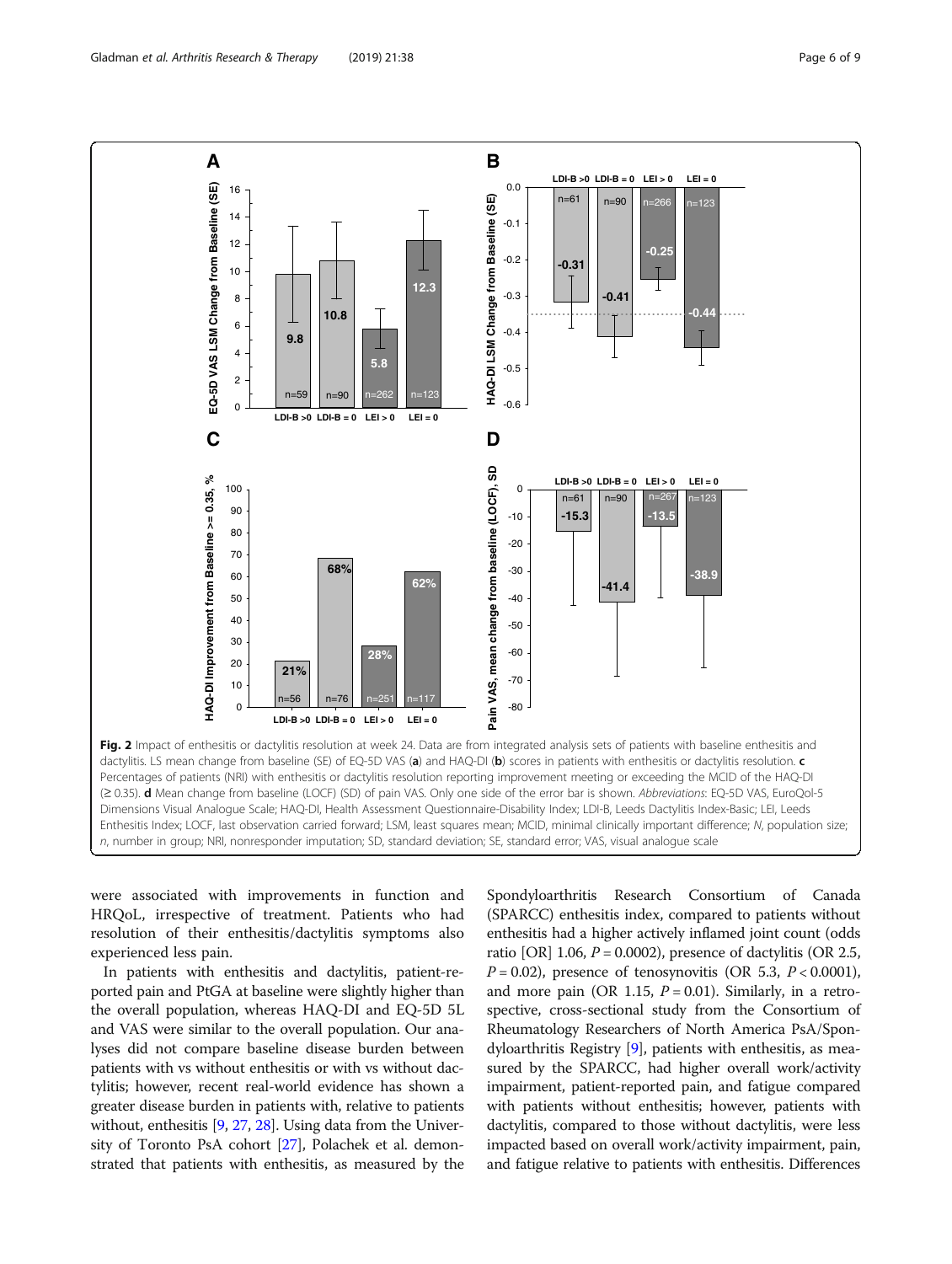<span id="page-6-0"></span>between real-world evidence and the data presented here may reflect differences in populations enrolled in clinical trials compared to those in the real world.

We did observe that patients whose enthesitis resolved had twice the improvement in quality of life (EQ-5D) compared to patients with residual enthesitis. Pain also improved by more than 2-fold compared to patients who had residual enthesitis symptoms. Greater improvement in functional ability (HAQ-DI) was also seen in patients with resolution of enthesitis vs those with residual entheseal symptoms, and notably more than double the percentage of patients with resolution of enthesitis reported clinically meaningful changes in HAQ-DI compared to patients with unresolved enthesitis. Resolution of dactylitis was associated with smaller improvements relative to enthesitis resolution based on mean change from baseline of HAQ-DI and EQ-5D scores. Similar to the enthesitis analysis, a higher percentage of patients with dactylitis resolution reported clinically meaningful changes in HAQ-DI compared to patients with unresolved dactylitis and percentages of patients with/without dactylitis were similar to those of patients with/without enthesitis; there were also improvements in pain.

The ability to see an association of improvement in physical functioning and quality of life with dactylitis resolution may be limited due to the smaller numbers of patients with dactylitis than enthesitis. Additionally, the model adjusted for DAPSA, which includes a measure of TJC and SJC; the adjustment for joint activity may have confounded analysis of association between dactylitis and functioning/quality of life. The association between dactylitis and HRQoL is inconsistent in literature [\[9](#page-7-0), [28](#page-8-0)]. Anecdotally, based on personal patient observations made by the authors, patients with dactylitis may not be as symptomatic as patients with enthesitis. Pain was only summarized (i.e., without adjustment for DAPSA) because pain is a component of DAPSA.

Despite the challenges in assessment of enthesitis, we did observe significant treatment effects with ixekizumab for the LEI total score as well as at the individual sites comprising the index (lateral epicondyle, medial femoral condyle, Achilles tendon insertion). Several factors can increase the inter-observer variability of the assessment of enthesitis, such as the identification of the entheseal points, the intensity of the pressure applied, the patient's pain threshold level, or the presence of other conditions that also cause pain (e.g., fibromyalgia) [\[5](#page-7-0), [29\]](#page-8-0). Of note, numerically, the largest differences between ixekizumab and placebo in the resolution of enthesitis were observed at the Achilles tendon insertion. This site may be the most reliable site for detecting treatment effects in clinical trials due to the lack of overlap with the tender points of fibromyalgia [[30\]](#page-8-0), which can confound its assessment. Additionally, it should be noted that the LEI limits detection to 6 sites, whereas other enthesitis indices measure more sites.

While these results indicate that ixekizumab is effective for the treatment of enthesitis and dactylitis, the SPIRIT studies were not designed to evaluate enthesitis and dactylitis as primary endpoints. Additionally, patients in SPIRIT-P1 and SPIRIT-P2 were not randomized based on enthesitis or dactylitis, enthesitis or dactylitis were not required at entry, nor was a specific symptom threshold specified; inadequate responders were defined based on tender and swollen joint counts. As expected, some patients on placebo who received background medications experienced resolution of dactylitis or enthesitis consistent with published data [[27\]](#page-8-0).

Future studies of enthesitis could utilize imaging techniques that can measure pathology such as ultrasound and whole body MRI, which are being investigated [[5,](#page-7-0) [29,](#page-8-0) [31](#page-8-0)]. The Outcome Measures in Rheumatology Ultrasound Task Force recently attempted to define enthesitis using ultrasound and included hypoechogenicity, increased thickness of the tendon insertion, calcifications, enthesophytes, erosions, and Doppler activity as core lesions of ultrasound-detected enthesitis, but this work is not fully validated [\[32](#page-8-0)]. GRAPPA is also attempting to develop an imaging index for enthesitis [[33,](#page-8-0) [34\]](#page-8-0).

# Conclusions

Treatment with ixekizumab every 2 weeks and every 4 weeks resulted in significant improvements in enthesitis and dactylitis in patients with pre-existing enthesitis or dactylitis. Resolution of enthesitis symptoms was associated with improvements in patients' function, pain, and HRQoL, irrespective of treatment.

# Additional files

[Additional file 1:](https://doi.org/10.1186/s13075-019-1831-0) Patients (%) with enthesitis or dactylitis within the EQ-5D 5L domains at baseline. Patients with with enthesitis or dactylitis are shown. Integrated analysis set with baseline LEI total score > 0 (A). Integrated analysis set with baseline LDI-B total score > 0 (B). The number of patients with non-missing values are 389 of 403 for LEI > 0 and 151 of 155 for LDI-B > 0. (DOCX 89 kb)

[Additional file 2:](https://doi.org/10.1186/s13075-019-1831-0) Response rates (%, NRI) for enthesitis by entheseal points at week 24. The intent-to-treat population of SPIRIT-P1 is shown. (DOCX 14 kb)

#### Abbreviations

DAPSA: Disease Activity in Psoriatic Arthritis; DMARD: Disease-modifying antirheumatic drug; EQ-5D: 5-Level EuroQol-5 Dimensions version; GRAPPA: Group for Research and Assessment of Psoriasis and Psoriatic Arthritis; HAQ-DI: Health Assessment Questionnaire-Disability Index; HRQoL: Health-related quality of life; IXEQ2W: Ixekizumab 80 mg every 2 weeks; IXEQ4W: Ixekizumab 80 mg every 4 weeks; LDI-B: Leeds Dactylitis Index-Basic; LEI: Leeds Enthesitis Index; LOCF: Last observation carried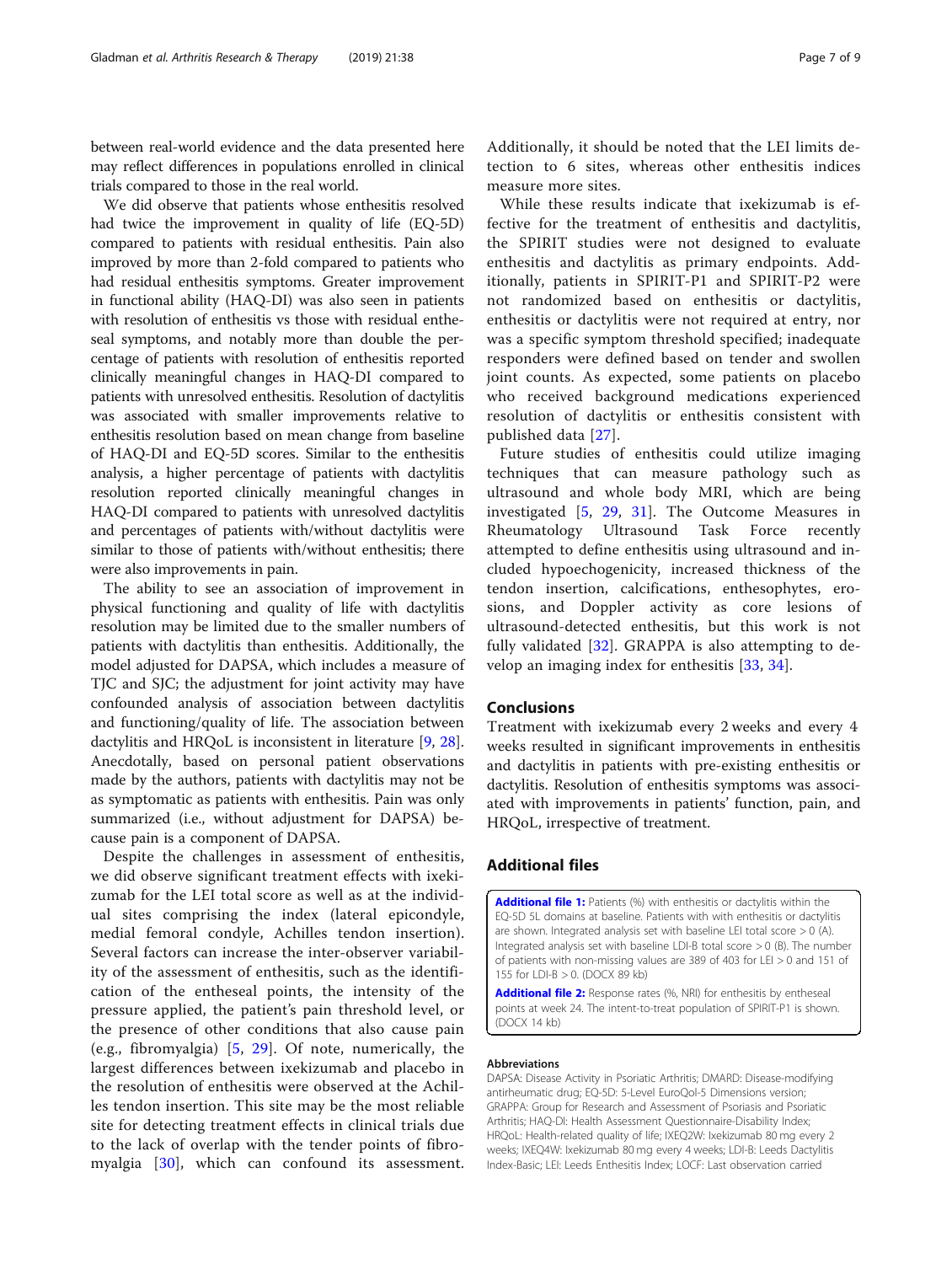<span id="page-7-0"></span>forward; MCID: Minimal clinically important difference; NSAID: Nonsteroidal anti-inflammatory drug; OR: Odds ratio; PsA: Psoriatic arthritis; PtGA: Patient global assessment; SJC: Swollen joint count; SPARCC: Spondyloarthritis Research Consortium of Canada; TJC: Tender joint count; VAS: Visual analogue scale

#### Acknowledgements

We are indebted to the patients and study personnel who participated in SPIRIT-P1 and SPIRIT-P2. We thank Lori Kornberg, PhD and Noelle Gasco, BA of Syneos Health (Raleigh, NC, USA), who provided writing and editorial support, respectively, on behalf of Eli Lilly and Company. We also acknowledge Justin Grondines, BS (ClinBAY, Belgium), and Pascal Sornom, PhD (ClinBAY, France), for assistance with statistical programming.

# Funding

This work was supported by Eli Lilly and Company.

The work described in this manuscript was designed by the funder, Eli Lilly and Company, with input from the academic authors. The data were analyzed and interpreted by Eli Lilly and Company in collaboration with the academic authors. All authors had final responsibility for the decision to submit for publication.

# Availability of data and materials

Lilly provides access to relevant anonymized patient level data from studies on approved medicines and indications as defined by the sponsor specific information on [clinicalstudydatarequest.com.](http://clinicalstudydatarequest.com) For details on submitting a request see the instructions provided at [clinicalstudydatarequest.com.](http://clinicalstudydatarequest.com)

#### Microarray accession number

Not applicable

#### Authors' contributions

All authors were involved with data analysis and/or interpretation. In addition, DDG participated in conception, design, and data acquisition. AMO, GG, SR, and JB were also involved in the design of the work. SR, GG, and DS were also involved in the conception of the work. AMO, UK, and HMO were also involved in the data acquisition. All authors participated in the writing and/or critical revision of the manuscript and approved the final version for submission.

#### Ethics approval

SPIRIT-P1 and SPIRIT-P2 were conducted in accordance with Good Clinical Practice, the principles of the Declaration of Helsinki, and local laws and regulations. Both SPIRIT-P1 and SPIRIT-P2 were registered at [ClinicalTrials.gov.](http://clinicaltrials.gov) SPIRIT-P1 was registered as NCT01695239 on 25-September-2012 [\(https://](https://clinicaltrials.gov/ct2/show/NCT01695239) [clinicaltrials.gov/ct2/show/NCT01695239](https://clinicaltrials.gov/ct2/show/NCT01695239)); SPIRIT-P2 was registered as NCT02349295 on 10-October-2014 [\(https://clinicaltrials.gov/ct2/show/NCT02349295\)](https://clinicaltrials.gov/ct2/show/NCT02349295). SPIRIT-P1 was approved by the Western Institutional Review Board (approval #1-838258-1) and SPIRIT-P2 was approved by the Bellberry Human Research Ethics Committee (Application #2015-01-049-AA). For both studies, approval was also obtained from each additional site. All patients in both studies gave written informed consent.

#### Consent for publication

Not applicable

#### Competing interests

D. D. Gladman is a consultant for AbbVie, Amgen, BMS, Celgene, Eli Lilly and Company, Janssen, Novartis, Pfizer, and UCB, and has received grant/research support from AbbVie, Amgen, Celgene, Eli Lilly and Company, Janssen, Novartis, Pfizer, and UCB.

A.-M. Orbai is a consultant for Eli Lilly and Company, Novartis, and has received grant/research support from AbbVie, Celgene, Eli Lilly and Company, Horizon, Janssen, and Novartis.

U. Kiltz has received grant and research support and consultancy fees from AbbVie, Biogen, Chugai, Grünenthal, Janssen, MSD, Novartis, Pfizer, Roche, and UCB.

J.C.-C. Wei has been consulted for Pfizer, Celgene, Chugai, UCB, and TSH (Taiwan); has received research grants from BMS, Janssen, Pfizer, Sanofi-Aventis, and Novartis; and has served on speakers bureaus for Abbott, BMS, Chugai, Eisai, Janssen, and Pfizer.

H. Marzo-Ortega has received grant/research support from Janssen and is on the speaker bureau for AbbVie, Celgene, Janssen, MSD, Novartis, Pfizer, and UCB. G. Gallo, J. Birt, S. Rathmann, and D. Shrom are current employees and minor shareholders of Eli Lilly and Company.

# Publisher's Note

Springer Nature remains neutral with regard to jurisdictional claims in published maps and institutional affiliations.

# Author details

<sup>1</sup> Division of Rheumatology, Department of Medicine, Centre for Prognosis Studies in The Rheumatic Diseases, University of Toronto, Krembil Research Institute, Toronto Western Hospital, 399 Bathurst St. 1E-410B, Toronto, Ontario M5T 2S8, Canada. <sup>2</sup> Psoriatic Arthritis Program, Division of Rheumatology, Johns Hopkins University School of Medicine, Baltimore, MD, USA. <sup>3</sup>Rheumazentrum Ruhrgebiet, Claudiusstr 45, 44649 Herne, Germany.<br><sup>4</sup>Institute of Medicine, Chinese Medicine Clinical Trial Center, Chung Shan <sup>4</sup>Institute of Medicine, Chinese Medicine Clinical Trial Center, Chung Shan Medical University Hospital, Taichung, Taiwan. <sup>5</sup>Eli Lilly and Company Indianapolis, IN, USA. <sup>6</sup>NIHR Leeds Biomedical Research Centre, Leeds Teaching Hospitals NHS Trust and Leeds Institute of Rheumatic and Musculoskeletal Medicine, University of Leeds, Leeds, UK.

#### Received: 23 August 2018 Accepted: 18 January 2019 Published online: 29 January 2019

#### References

- 1. Gladman DD, Antoni C, Mease P, Clegg DO, Nash P. Psoriatic arthritis: epidemiology, clinical features, course, and outcome. Ann Rheum Dis. 2005; 64(Suppl 2):ii14–7.
- 2. Ritchlin CT, Colbert RA, Gladman DD. Psoriatic arthritis. New Engl J Med. 2017;376:957–70.
- 3. Coates LC, Kavanaugh A, Mease PJ, Soriano ER, Laura Acosta-Felquer M, Armstrong AW, et al. Group for Research and Assessment of Psoriasis and Psoriatic Arthritis 2015 treatment recommendations for psoriatic arthritis. Arthritis Rheumatol. 2016;68:1060–71.
- 4. McGonagle D, Conaghan PG, Emery P. Psoriatic arthritis: a unified concept twenty years on. Arthritis Rheum. 1999;42:1080–6.
- 5. Kaeley GS, Eder L, Aydin SZ, Gutierrez M, Bakewell C. Enthesitis: a hallmark of psoriatic arthritis. Semin Arthritis Rheum. 2018. doi: [https://doi.org/10.](https://doi.org/10.1016/j.semarthrit.2017.12.008) [1016/j.semarthrit.2017.12.008](https://doi.org/10.1016/j.semarthrit.2017.12.008) [Epub ahead of print].
- Liu JT, Yeh HM, Liu SY, Chen KT. Psoriatic arthritis: epidemiology, diagnosis, and treatment. World J Orthop. 2014;5:537–43.
- 7. Brockbank JE, Stein M, Schentag CT, Gladman DD. Dactylitis in psoriatic arthritis: a marker for disease severity? Ann Rheum Dis. 2005;64:188–90.
- 8. Ogdie A, Weiss P. The epidemiology of psoriatic arthritis. Rheum Dis Clin N Am. 2015;41:545–68.
- 9. Mease PJ, Karki C, Palmer JB, Etzel CJ, Kavanaugh A, Ritchlin CT, et al. Clinical characteristics, disease activity, and patient-reported outcomes in psoriatic arthritis patients with dactylitis or enthesitis: results from the Corrona Psoriatic Arthritis/Spondyloarthritis Registry. Arthritis Care Res (Hoboken). 2017;69:1692–9.
- 10. Gossec L, Smolen JS, Ramiro S, de Wit M, Cutolo M, Dougados M, et al. European League Against Rheumatism (EULAR) recommendations for the management of psoriatic arthritis with pharmacological therapies: 2015 update. Ann Rheum Dis. 2016;75:499–510.
- 11. Eli Lilly and Company. TALTZ-ixekizumab injection, solution [Prescribing Information]. 2018. <http://uspl.lilly.com/taltz/taltz.html#pi>. Accessed 12 July 2018.
- 12. Taltz: EPAR Product Information. Annex I summary of product characteristics. 2018. [http://www.ema.europa.eu/docs/en\\_GB/document\\_](http://www.ema.europa.eu/docs/en_GB/document_library/EPAR_-_Product_Information/human/003943/WC500205804.pdf) [library/EPAR\\_-\\_Product\\_Information/human/003943/WC500205804.pdf.](http://www.ema.europa.eu/docs/en_GB/document_library/EPAR_-_Product_Information/human/003943/WC500205804.pdf) Accessed 4 Apr 2018.
- 13. Mease PJ, van der Heijde D, Ritchlin CT, Okada M, Cuchacovich RS, Shuler CL, SPIRIT-P1 Study Group, et al. Ixekizumab, an interleukin-17A specific monoclonal antibody, for the treatment of biologic-naive patients with active psoriatic arthritis: results from the 24-week randomised, double-blind, placebo-controlled and active (adalimumab) controlled period of the phase III trial SPIRIT-P1. Ann Rheum Dis. 2017; 76:79–87.
- 14. Nash P, Kirkham B, Okada M, Rahman P, Combe B, Burmester GR, SPIRIT-P2 study group, et al. Ixekizumab for the treatment of patients with active